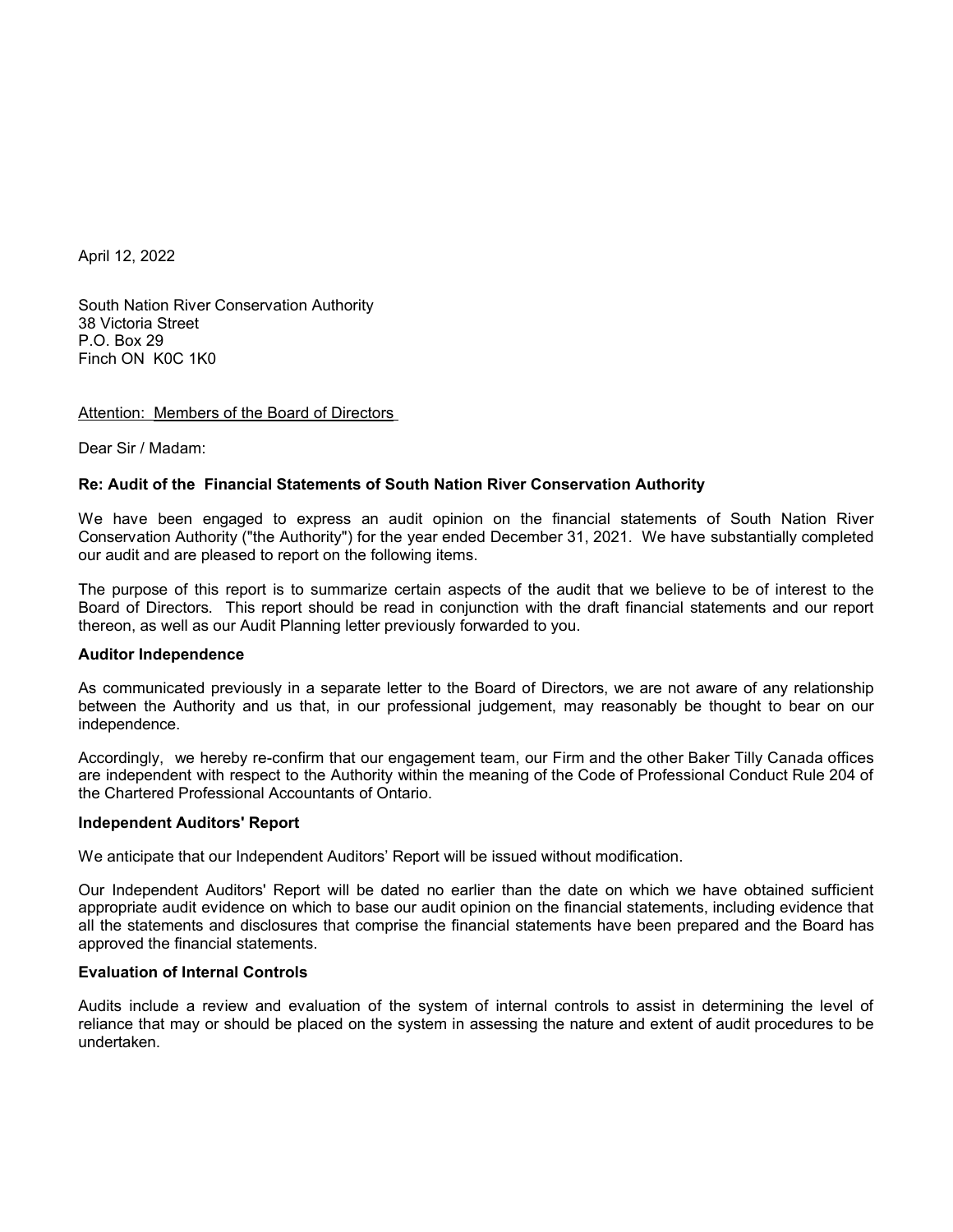During the course of our audit, we encountered the following specific internal control matters that we wish to bring to your attention:

1. Expense cut off issue

Due to the late receipt of invoice from a vendor, an expense was incorrectly recorded in 2021 that should have been recorded in 2020.

This resulted in an overstatement of expenses in the current fiscal year as well an overstatement of revenue given it was related to a externally funded project preivously set up in deferred revenue.

We recommend that the Authority implements new procedures that would entail team leads to follow up with vendors of all ongoing projects at year end to ensure they have received all the invoices for the reporting period.

# **Illegal Acts, Fraud, Intentional Misstatements and Errors**

Our auditing procedures, including tests of your accounting records, were limited to those considered necessary in the circumstances and will not necessarily disclose all illegal acts should any exist. Under CAS, we consider the Authority's control environment, governance structure, circumstances encountered during the audit and the potential likelihood of fraud and illegal acts occurring.

These procedures are not designed to test for fraudulent or illegal acts, nor will they necessarily detect such acts or recognize them as such, even if the effect on the financial statements is material. However, should we become aware that an illegal or possible illegal act or an act of fraud may have occurred, other than one considered clearly inconsequential, we will communicate directly to the Board of Directors.

It is management's responsibility to detect and prevent illegal actions. If such acts are discovered or the Board of Directors members become aware of circumstances under which the Authority may have been involved in fraudulent, illegal or regulatory non-compliance situations, such circumstances must be disclosed to us.

Testing during our audit did not reveal any illegal, improper or questionable payments or acts, nor any acts committed with the intent to deceive, involving either misappropriation of assets or misrepresentation of assets or misrepresentation of financial information.

# **Related Party Transactions**

During our audit, we conduct various tests and procedures to identify transactions considered to involve related parties. Related parties exist when one party has the ability to exercise, directly or indirectly, control, joint control or significant influence over the other. Two or more parties are related when they are subject to common control, joint control or common significant influence. Related parties also include management, directors and their immediate family members and companies with which these individuals have an economic interest.

There were no related party transactions identified during the audit that required disclosure in the notes to the financial statements.

# **Significant Accounting Principles and Policies**

Management is responsible for the appropriate selection and application of accounting policies. Our role is to review the appropriateness and application as part of our audit. The significant accounting principles and policies are disclosed in the notes to the financial statements.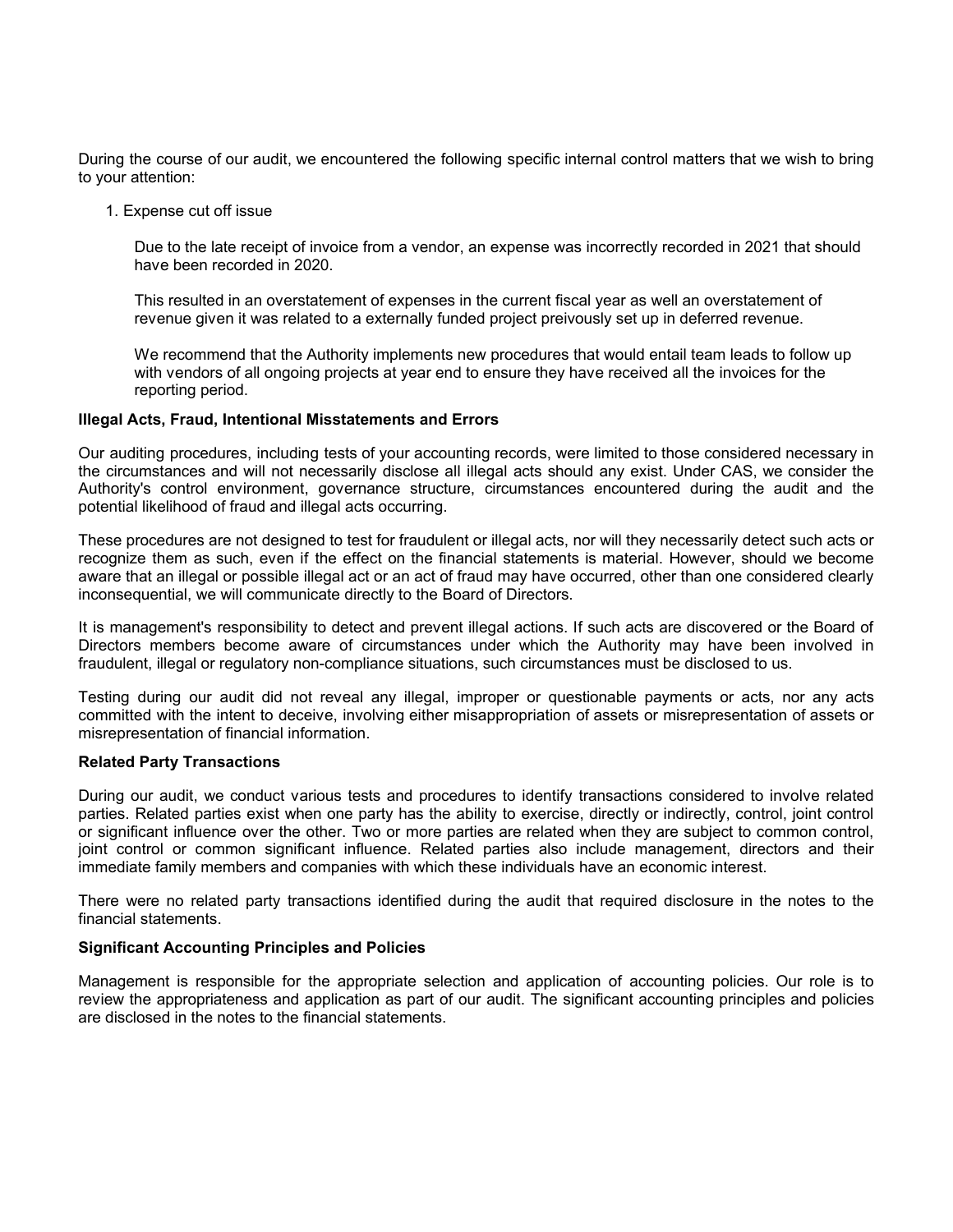The Board of Directors has a responsibility to review the accounting policies adopted by the Authority, and where alternative policies are available, make determinations as to the most appropriate policies to be adopted in the circumstances. If members of the Board of Directors believe that the adoption or change in accounting policy may produce an inappropriate or misleading result in financial reporting or disclosure, this concern must be discussed with management and us.

There were no new accounting policies adopted or changes to the application of accounting policies of the Authority during the year.

# **Accounting Estimates**

Management is responsible for the accounting estimates included in the financial statements. Estimates and the related judgements and assumptions are based on management's knowledge of the business and past experience about current and future events.

Our responsibility as auditors is to obtain sufficient appropriate evidence to provide reasonable assurance that management's accounting estimates are reasonable within the context of the financial statements as a whole. An audit includes performing appropriate procedures to verify the:

- Calculation of accounting estimates;
- Analysing of key factors such as underlying management assumptions;
- Materiality of estimates individually and in the aggregate in relation to the financial statements as a whole;
- Estimate's sensitivity to variation and deviation from historical patterns;
- Estimate's consistency with the entity's business plans; and
- Other audit evidence.

#### **Significant Matters Discussed with Management**

There were no significant matters arising from the audit discussed with management.

#### **Written Representation Requested from Management**

As part of our audit, we request that management prepare a letter to us to re-affirm various representations that they have provided to us and we have relied upon. A copy of this letter is attached for your convenience.

#### **Significant Misstatements**

In the course of our audit, we have not found any material misstatements or unadjusted items that, in aggregate, exceed materiality thresholds established for the audit, nor have we found significant misstatements that would likely cause future financial statements to be materially misstated.

## **Key Audit Matters**

There are no key audit matters to be communicated in the auditor's report.

#### **Uncorrected Misstatements**

In the course of our audit, we have not identified any uncorrected financial statement misstatements.

## **Significant Unusual Transactions**

We are not aware of any significant transactions entered into by the Authority that you should be informed about.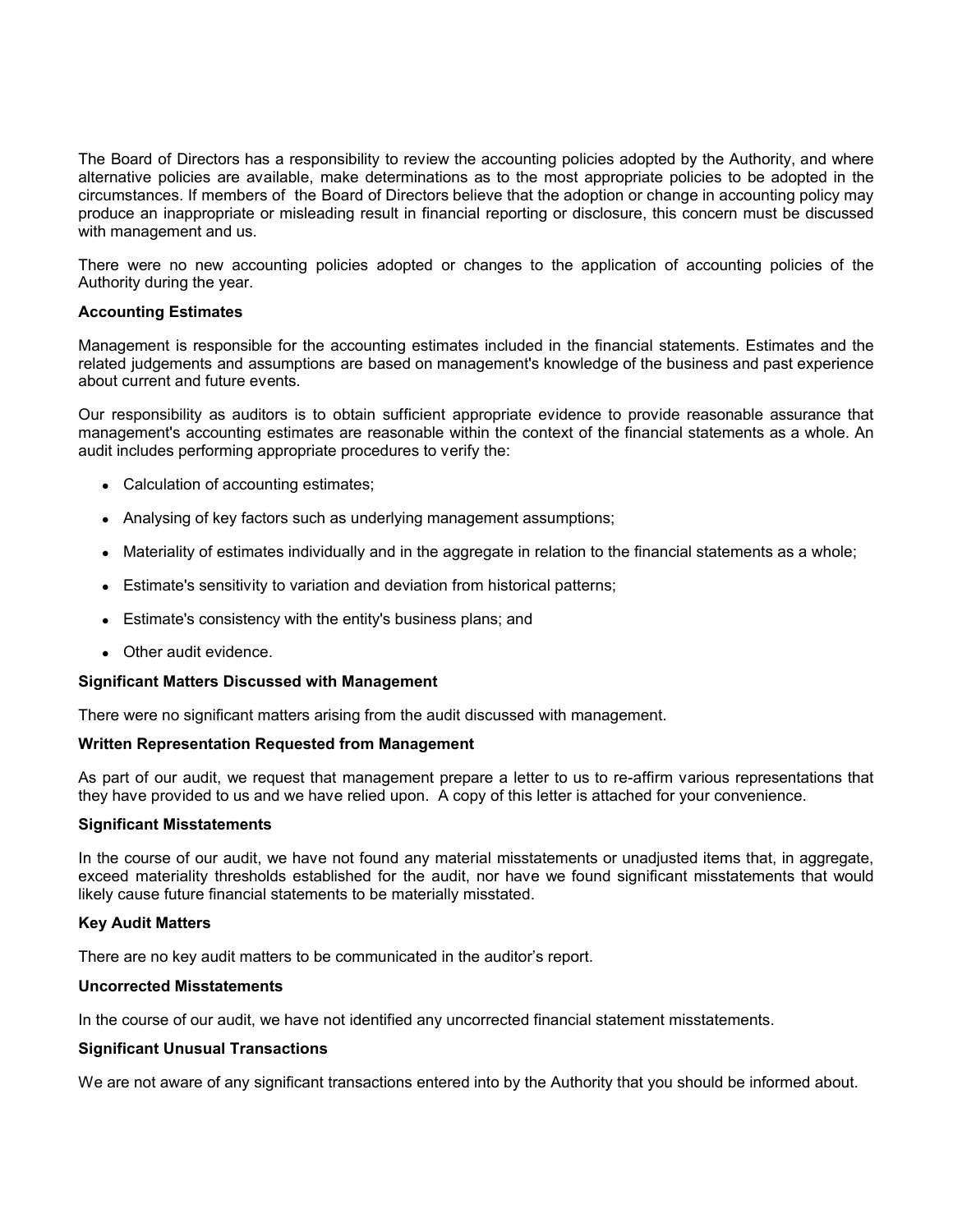# **Disagreements with Management**

We are required to communicate any disagreements with management, whether or not resolved, about matters that are individually or in aggregate significant to the Authority's financial statements or auditors' report. Disagreements may arise over:

- Selection or application of accounting principles;
- Assumptions and related judgements for accounting estimates;
- Financial statement disclosures;
- Scope of the audit: or
- Wording of the auditors' report.

In the course of our audit, we did not have any significant disagreements with management, nor were we under any significant time pressures or poor working conditions. We are not aware of any cause for concern as to management's attitude, competence or credibility with respect to matters affecting the financial statements.

## **Difficulties Encountered During the Audit**

We encountered no significant difficulties during our audit that should be brought to the attention of the Board of Directors.

#### **Management Letter**

During our audit, we did not note any significant issues on internal controls to report to management.

## **In Closing**

We wish to express our appreciation for the co-operation we received during the audit from the Authority's management.

Should any member of the Board of Directors wish to discuss or review any matter addressed in this letter or any other matters related to financial reporting, please do not hesitate to contact us at any time.

To ensure there is a clear understanding and record of the matters discussed, we ask that members of the Board of Directors sign their acknowledgement in the spaces provided below.

Yours truly,

# **BAKER TILLY REO LLP**

Benjamin Mann, CPA, CA Partner Phone: 613-774-9889

Acknowledgement of Board of Directors:

We have read and reviewed the above disclosures and understand and agree with the comments therein. **South Nation River Conservation Authority**